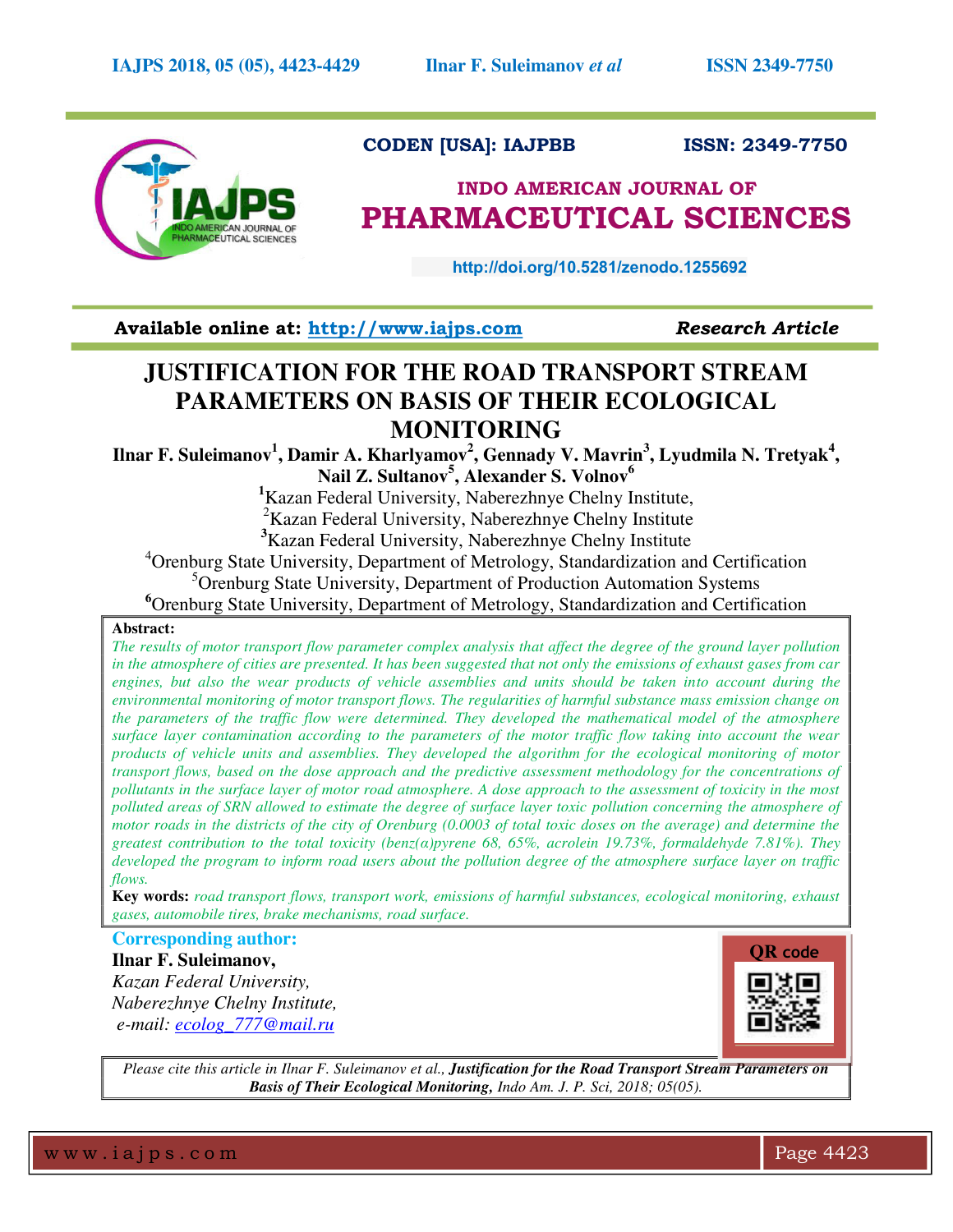#### **INTRODUCTION:**

In modern megacities, because of the congestion of motor roads, the main source of environmental pollution is motor traffic, which forms a complex of the most toxic harmful substances (HS) in the surface layer of the atmosphere and on the surface of highways [1, 2]. Moreover, the motor vehicles (MV) of M1 M2 and N2 categories contribute up to 90% of atmospheric pollution and create the sections of the street-road network (SRN) exceeding the maximum allowable concentrations (MAC) at a certain traffic intensity. These circumstances necessitate the management of road transport, taking into account the ecological situation on the roads of the city. Nowadays, the phased introduction of environmental classes to Euro-6, aimed at the reduction of HS mass emissions with exhaust gases (EG) of cars does not ensure the ecological safety of road traffic, since the influence of secondary and tertiary products of interaction between the engine EG of a car, the products of tire wear [3], road surface, asphalt fumes [4] and industrial background of urban pollution on the ecology of cities is not taken into account. The studies [5, 6] have shown that the main part of the atmosphere surface layer pollution is not associated with single EG emissions, but with the accumulation of SAH, soot and other tire wear, brake mechanisms, pavement and asphalt evaporation products lifted by motor traffic to the height of 10 m from a roadway. At the same time, it is the solid particles (PM 10, PM 2.5) that develop as the result of MV unit and assembly wear and tear [7], adsorb toxic substances that can penetrate into the lungs, causing bronchial asthma, oncological and other diseases [8, 9]. Therefore, during the evaluation of the environmental safety of cities, an integral approach is needed that takes into account not only the contribution of each of the emission sources, but also the parameters of the traffic flow dynamically changing in urban conditions.

#### **MATERIALS AND METHODS:**

According to the system approach, a functional model was developed [6], which made it possible to identify the main factors of the surface layer pollution concerning the atmosphere of motor roads by motor transport flows and to assess their influence on the composition and the concentration of pollutant emissions. At that it is justified that the main parameters of motor transport flows that affect the mass of HS emissions are the following ones: intensity, composition and average speed. In order to substantiate the parameters of traffic flows in the areas of SRW, the methodology for environmental monitoring was developed based on a new approach that takes into account the toxic effects of exhaust

gas, tire wear products, brake mechanisms and road surface [10]. In order to implement the proposed approach, a mathematical model was developed for the quantitative estimation of HS mass ejection from the motor traffic flow  $(M_{RRaem\,nonexa} \Gamma)$ :

$$
M_{BB\text{ atom},\text{nomox}} = \sum_{i=1}^{I} \sum_{j=1}^{K} M_{ijk_{\text{OF},\text{BBC}}} + \sum_{i=1}^{I} \sum_{j=1}^{J} \sum_{k=1}^{K} M_{ijk_{\text{cm},\text{num}}} + \sum_{i=1}^{I} \sum_{j=1}^{J} \sum_{k=1}^{K} M_{ijk_{\text{cm},\text{loop},\text{map}}}. + \sum_{i=1}^{I} \sum_{j=1}^{J} \sum_{k=1}^{K} M_{ijk_{\text{cm},\text{input},\text{next}}}}.
$$
(1)

 $M_{ijk}$ <sub>*UBC*</sub>,  $M_{ijk}$ <sub>*uBH.Luum*</sub>,  $M_{ijk}$ <sub>*uBH.LWD<sub>i</sub>R<sub>uBH.mopM.kon.*</sub>,</sub>

 $M_{ijk_{u\mathcal{H},\partial op,nosp}}$  – emission masses of the i-th HS from the EG engine, tire wear products, brake mechanisms,

the pavement of j-th car of k-th category, g; I - the amount of HS; J - the number of vehicles of one category; K - the number of categories.

In order to assess the ecological safety of the motor transport traffic, taking into account the transportation work during cargo and passenger transportation, we introduced a new parameter - the total mass of VS in the traffic flow ( $M_{\text{nomow}}$ , t) and the general view of the mathematical model is set to determine the total mass of HS emissions from traffic flows  $(M_{BB\ aem.nomok}, g)$ :

 $M_{BBam,nomoc} = (k_{vOTJBC} \cdot m_{OTJBC} + k_{v_{1281,1400}} \cdot m_{u_{181,1400}} + k_{v_{1281,000,10020}} \cdot m_{u_{181,000,noc}} + k_{v_{1281,m001u,1002}} \cdot m_{u_{181,m001u,1002}} \cdot m_{u_{181,m001u,100}})$ where  $M_{OT\, \text{JBC}}$ ,  $M_{us}$   $_{uu}$   $_{uu}$ ,  $M_{us}$   $_{ho}$ ,  $_{o}$   $_{p, no}$   $_{p, n}$ ,  $M_{us}$   $_{m}$ .  $_{m}$   $_{m}$   $_{m}$ .  $-$  the mass of HS of motor vehicles, tire wear products, pavement and the brake mechanisms from the traffic flow, g, respectively;

 $m_{\text{OF \, \,JBC}}$  ,  $m_{\text{us}}$ *, шинь*  $m_{\text{us}}$ *, дор.покр.*  $m_{\text{us}}$ *, торм.мех.* — specific emissions of HS from motor vehicle engines  $(113,0 \tGamma/T \cdot KM)$ , tire wear products  $(0,1 \Gamma/T \cdot KM)$ , pavement  $(0,6 \Gamma/T \cdot KM)$ , brake mechanisms  $(0,014 \text{ T/T} \cdot \text{KM})$ respectively, taking into account the mass of the motor traffic;

$$
k_{\nu O\Gamma \ \overline{A}BC}, \qquad k_{\nu_{\mu 3H \ \mu \mu \mu}},
$$

 $k_{v_{\textit{UBH}}.\textit{loop.nosp.}}, k_{v_{\textit{UBH}}.\textit{mop.} \textit{mex.}}$  – correction factors for the change in the mass of Hs emission for EG vehicle engines  $k_{vOT \ \overline{ABC}} = (0.14 + 0.04 \, | \, v \cdot 64.95 \, |^{0.89})$ , tire wear products  $k_{v_{UBH, UUUH}} = -6,55 \cdot 10^{-5} \,\mathrm{v}^2 + 1,49$ , road surface  $k_{\text{vus},i\text{,loop},\text{nov},p} = 1,01+1,66e^{-0,06v}$ , braking mechanisms  $k_{v_{\text{UBH.}mopM.MEX}} = 3.12e^{-0.02v}$  taking into account the average flow rate;  $L$  – the length of SRN section, km; *t* – alculated period of time, h.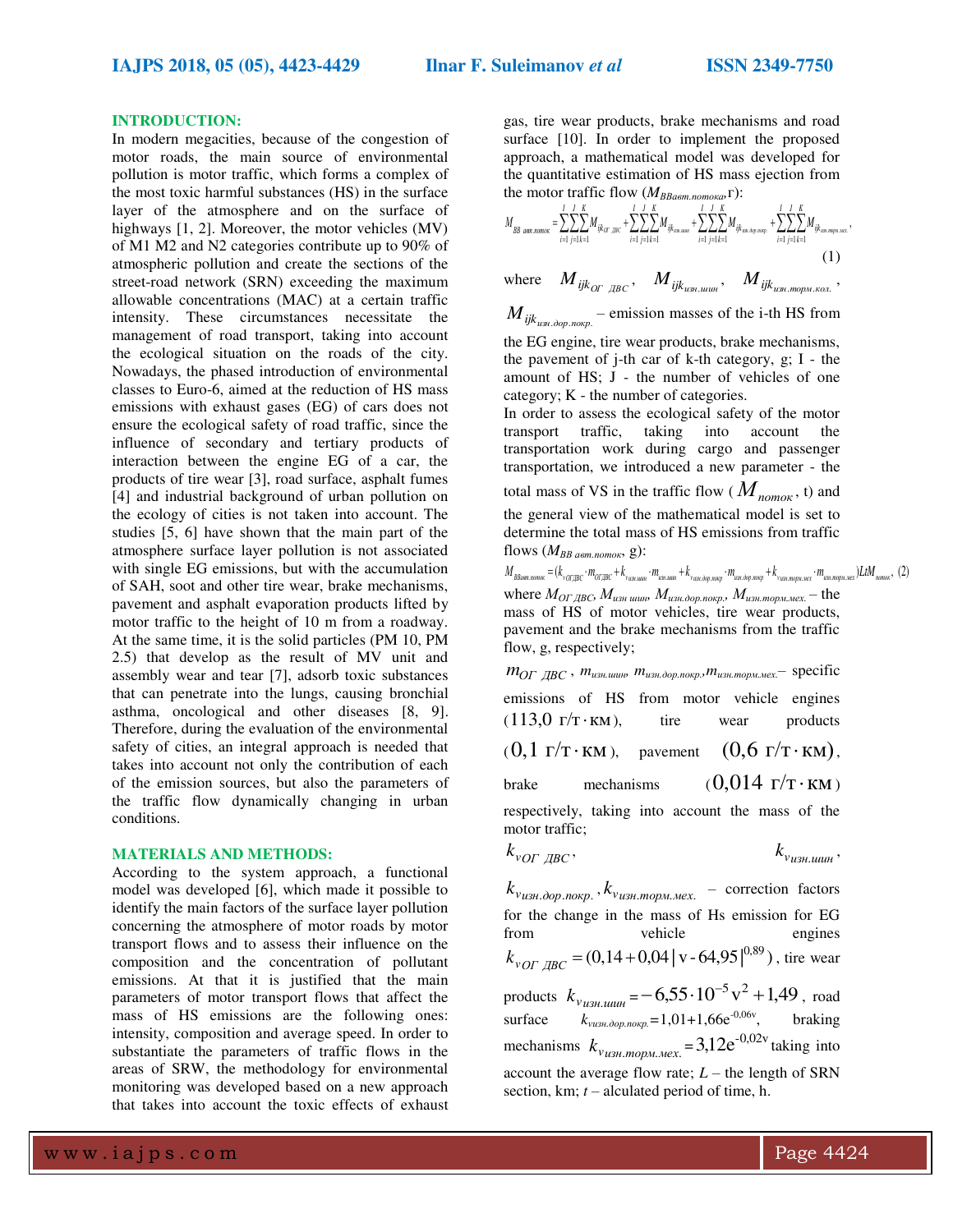#### **IAJPS 2018, 05 (05), 4423-4429 Ilnar F. Suleimanov** *et al* **ISSN 2349-7750**

The parameters of the traffic flow were determined experimentally during summer (including the use of web cameras located at the crossroads of the city), during the periods of maximum intensity near traffic lights taking into account climatic conditions. The study of air samples according to the expanded list of HS toxicity was carried out on the basis of accredited laboratories using standardized and certified methods and equipment.

The normalization of component sum toxicity of the surface layer for the atmosphere of motor roads was suggested to be estimated from the total dose of typical HS toxicity in air, with the volume of one

cubic meter  $\left(\sum_{i}^{n} C_i / CL_{50}\right)$ 1 = *i*  $C_i / CL_{50}$ ). The dose approach

adopted by us is based on the achievements of the national toxicology school scientists [11], recognized in international practice (Magnuson H.J., Olson K.). The regional permissible amount of toxic doses of chemicals that are capable of making an aerogenic impact on the residents is proposed to adopt as an indicative permissible level of pollution for roads. In this case, we suggest to quantify the total toxicity at the level of no more than one conditional toxic dose.

#### **RESULTS AND DISCUSSION:**

The approbation of the developed method of ecological monitoring of motor transport streams taking into account the toxicity of HS emissions was carried out by setting up and carrying out an experimental calculation study according to the proposed algorithm of motor traffic flows for ecological monitoring (Figure 1) in relation to the busiest sections of the Orenburg SRN.



**Fig. 1. Algorithm of the transport streams ecological monitoring based on the dose principal for harmful substance toxicity evaluation** 

The intensity of the motor traffic flow on the SRN varied from 385 to 3159 vehicles per hour, making 1811 vehicles per hour on the average (Table 1). The average speed of road traffic in the city of Orenburg was 31 km/h. The total mass of VS in the flow was calculated, as well as the predicted mass of HS emissions for each SRN segment, taking into account the categories of VS.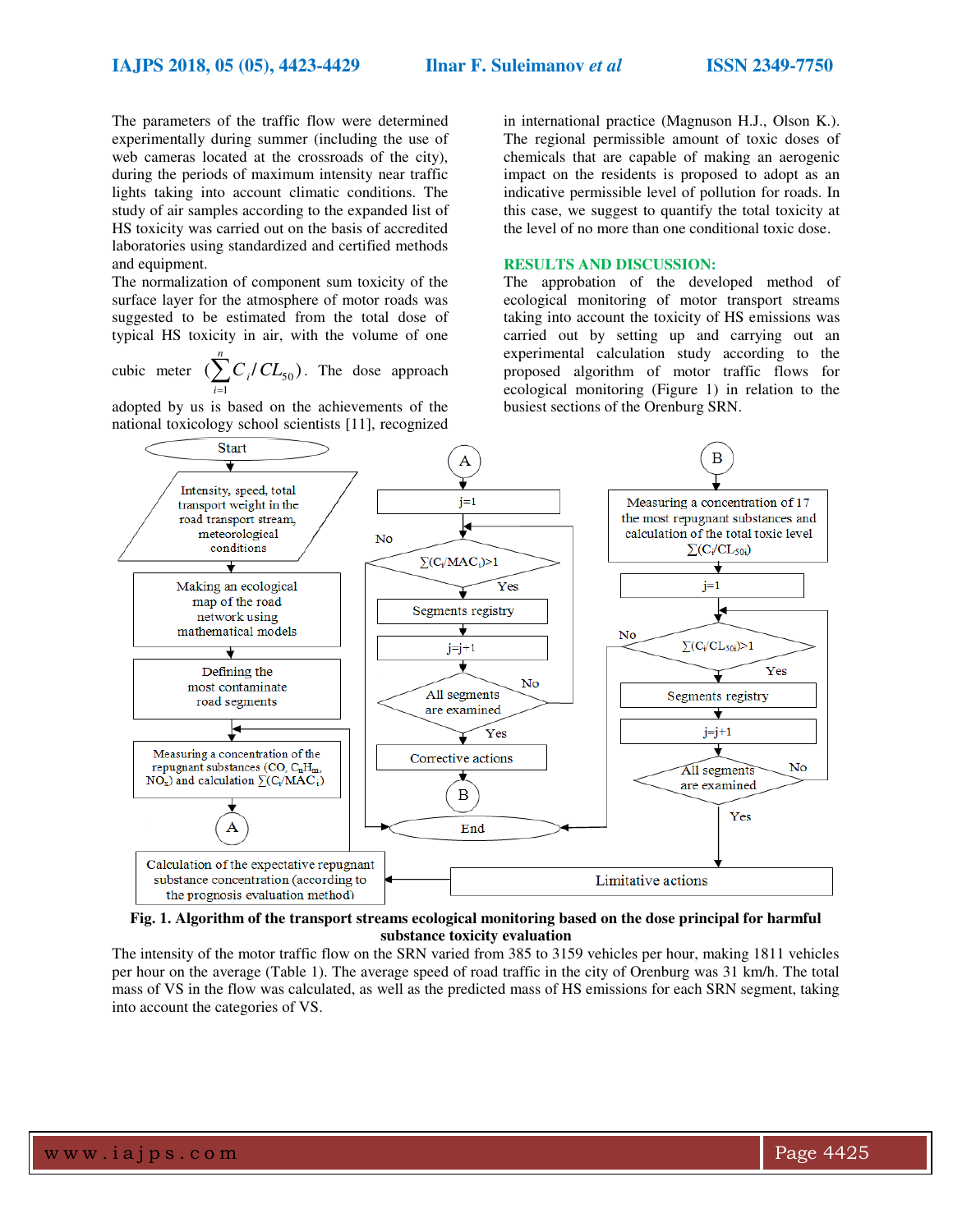| <b>Street</b>                        | $\ldots$ . The complete second on $\sigma$ , $\ldots$ and $\sigma$ (integrating)<br>Predicted stream<br>intencity, aut./h | Transport<br>stream mass, t | Average<br>speed,<br>km/h | Expectative repugnant<br>substance mass, g/h |
|--------------------------------------|---------------------------------------------------------------------------------------------------------------------------|-----------------------------|---------------------------|----------------------------------------------|
| Donguzskaya str.                     | 2287                                                                                                                      | 4313                        | 45                        | 35160,85                                     |
| Salmyshskaya str. / Rodimtseva str.  | 2019                                                                                                                      | 4098                        | 20                        | 61708,54                                     |
| Chkalova str.                        | 3016                                                                                                                      | 5714                        | 45                        | 46582,22                                     |
| Dzerzhinskogo avenue                 | 1570                                                                                                                      | 3309                        | 30                        | 40904,39                                     |
| Rodimtseva str.                      | 1640                                                                                                                      | 2844                        | 30                        | 35156,27                                     |
| Gagarina av./ Mira str.              | 3159                                                                                                                      | 6209                        | 30                        | 76752,90                                     |
| Chicherina str.                      | 1427                                                                                                                      | 2934                        | 40                        | 28119,20                                     |
| Pobedy av./ Shevchenko str.          | 2825                                                                                                                      | 5190                        | 30                        | 64156,48                                     |
| Tereshkovoy str./ Tehnicheskaya str. | 1480                                                                                                                      | 3054                        | 40                        | 29269,27                                     |
| Tsvillinga str. / Nevelskaya str.    | 1955                                                                                                                      | 3639                        | 20                        | 54796,82                                     |
| 8 Marta str. / Volodarskogo str.     | 1552                                                                                                                      | 3357                        | 20                        | 50550,41                                     |
| Pobedy av. / Karagandinskaya str.    | 2652                                                                                                                      | 5059                        | 20                        | 76179,48                                     |
| Proletarskaya str./ Shevchenko str.  | 1894                                                                                                                      | 3835                        | 20                        | 57748,23                                     |
| Tereshkovoy str. / Orskaya str.      | 2858                                                                                                                      | 5258                        | 20                        | 79176,06                                     |
|                                      | $\cdots$                                                                                                                  | .                           | $\cdots$                  | .                                            |
| Average in town                      | 1811                                                                                                                      | 3501,54                     | 30,58                     | 42729,19                                     |

**Table 1. Quantitative characteristic of the transport stream on Orenburg roads (the fragment)** 

The developed mathematical model and the program SigmaPlot 11.0 allowed to determine the theoretical function of HS emission mass change from the average speed and the total mass of ATS in the flow (Fig. 2) and to choose the optimal parameters of traffic flows on the most polluted areas of SRN. It was established that the adjustment of motor transport flow parameters allows to reduce the degree of pollution of the atmosphere surface layer to the minimum possible one in various ways: by changing the duration of the traffic light signal in on-line mode; using controlled road signs and placards; quoting the number of ATS (replacing numerous M2

buses for M3 buses with increased passenger capacity); limiting or redistributing cargo ATS using the program "Econavigator" of the category N2 and N3 during peak hours.

In order to assess the environmental safety of road traffic, we analyzed the total toxic effects of the entire HS complex, which can be accumulated in the surface layer of the atmosphere of highways (Table 2) on the most polluted areas of the city SRN (Table 1). Control measurements in the early morning hours showed the absence of background pollution from industrial enterprises of the city.



**Fig. 2. Dependence of the mass emission change from the transport stream parameters in the intersections**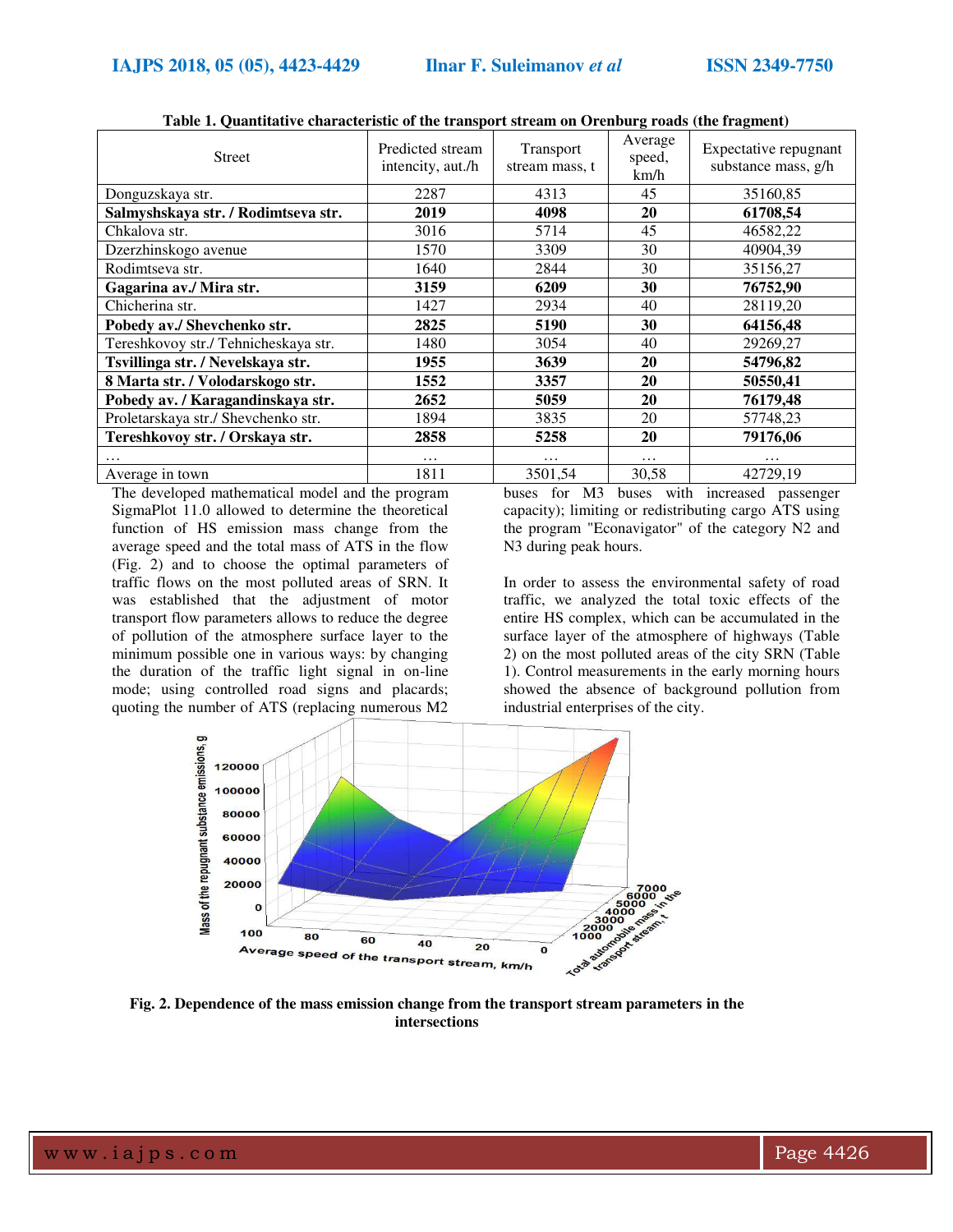The study showed the presence of aromatic hydrocarbon high concentrations, in particular, acetone, benzene and chlorobenzene. Despite the fact that the total dose of HS toxicity was 0.0003 units in the city of Orenburg on the average, the ratio of actual concentration Ci relation to their MPC was exceeded by 2.48 times (Table 2). Moreover, the excess of MPC of these substances is more typical for the central part of the city and for the busiest intersections, especially during peak hours. It has been found that significant concentrations of HS may

be explained by the high wear of tires (benzene, toluene and xylene), braking mechanisms (iron), pavement (solid particles) or significant emissions from exhaust gases (acrolein and benz  $(\alpha)$  pyrene) or by the release of asphalt fumes (styrene, formaldehyde). The rating range of HS danger released to the ground layer of the atmosphere allowed to determine the substances that make the greatest contribution to the total toxicity<br>(benz( $\alpha$ ) pyrene 68.65%, acrolein 19.73%,  $(benz(\alpha)$ pyrene 68.65%, acrolein formaldehyde 7.81%).

**Table 2. Average results of the toxic doses calculation and the dosing toxicity rating of the components in the atmosphere surface layer in Orenburg (the fragment)** 

| Repugnant<br>substance         | Average<br>concentration in<br>town, $mg/m^3$ | MAC,<br>$mg/m^3$ | $C_i/MAC_i$ | $CL_{50}$<br>mg/m <sup>3</sup> | Amount of<br>the toxic<br>doses $C_i/CL_{50}$ | Percent of<br>the whole<br>toxicity, % | Dosing<br>toxicity<br>rating |
|--------------------------------|-----------------------------------------------|------------------|-------------|--------------------------------|-----------------------------------------------|----------------------------------------|------------------------------|
| Benzapyrene<br>$(mkg/100 m^3)$ | 0,0000005                                     | 0,000001         | 0,54285714  | 0,0024                         | 0,000226190                                   | 68,6522                                |                              |
| Acrolein                       | 0.013                                         | 0,03             | 0,43333333  | 200                            | 0,000065000                                   | 19,7285                                | 2                            |
| Formaldehyde                   | 0,010285714                                   | 0,05             | 0,20571429  | 400                            | 0,000025714                                   | 7,8047                                 | 3                            |
| Phenol                         | 0,002051429                                   | 0,01             | 0,20514286  | 330                            | 0,000006216                                   | 1,8868                                 | 4                            |
| Chlorbenzene                   | 0,049142857                                   | 0,1              | 0,49142857  | 15000                          | 0,000003276                                   | 0,9944                                 | 5                            |
| Benzol                         | 0,044157143                                   | 0,3              | 0,14719048  | 55000                          | 0,000000803                                   | 0,2437                                 | 6                            |
| Methanol                       | 0,043685714                                   |                  | 0,04368571  | 55000                          | 0,000000794                                   | 0,2411                                 | 7                            |
| Toluol                         | 0,019314286                                   | 0,6              | 0,03219048  | 32500                          | 0,000000594                                   | 0,1804                                 | 8                            |
| Acetone                        | 0,080714286                                   | 0,35             | 0,23061224  | 150000                         | 0,000000538                                   | 0,1633                                 | 9                            |
| Styrole                        | 0,001557143                                   | 0,04             | 0,03892857  | 9500                           | 0,000000164                                   | 0,0497                                 | 10                           |
| Xylol (sum)                    | 0,003614286                                   | 0,2              | 0,01807143  | 50000                          | 0,000000072                                   | 0,0219                                 | 11                           |
|                                |                                               | .                |             | .                              |                                               |                                        | .                            |
| Tribromomethane                | 0,000315714                                   | 0,05             | 0,00631429  | 172000                         | 0,000000002                                   | 0,0006                                 | 17                           |
| Σ                              | 0,272156214                                   |                  | 2,48165832  |                                | 0,000329473                                   | 100,0000                               |                              |

The assessment of population health risk because of HS developed from vehicle traffic showed a high mathematical probability of a large number of extremely dangerous pathological effects occurrence ( $P_a$ > 0.7) (Table 3) based on computer simulations using the Prediction of Activity Spectra for Substances (PASS) program [12].

| Table 3. Computer mode probabilities results of the pathophysiological effects influenced by xylol in the |
|-----------------------------------------------------------------------------------------------------------|
| atmosphere surface laver of the roads (the fragment)                                                      |

| Pathophysiological effects (system damage probability)                                           |                   |                                  |                       |                        |  |  |  |
|--------------------------------------------------------------------------------------------------|-------------------|----------------------------------|-----------------------|------------------------|--|--|--|
| <b>CNS</b>                                                                                       | Respiratory       | Cardiovascular system,           | Gastrointestinal      | Cellular level         |  |  |  |
|                                                                                                  | system            | blood                            | tract                 |                        |  |  |  |
| Xylol C <sub>8</sub> H <sub>10</sub> ; Substance hazard category III; MAC = 15 mg/m <sup>3</sup> |                   |                                  |                       |                        |  |  |  |
| Convulsions $(0,912)$ ;                                                                          | Respiration       | Erythrocyte aplosia $(0, 867)$ ; | <b>Black vomit</b>    | Neutrophilous          |  |  |  |
| Euphoria $(0,875)$ ;                                                                             | disturbance       | Hidden bleeding                  | $(0.909)$ ;           | dermatosis $(0,911)$ ; |  |  |  |
| Demyelinization of the                                                                           | $(0,828)$ ; Apnea | $(0,850)$ ; Atrial fibrillation  | Aphthous ulcer        | Fibrosis of the        |  |  |  |
| $axons (0,859)$ ; Panic                                                                          | $(0,806)$ :       | $(0,802)$ ; Hypotension          | $(0.873)$ :           | interstitial tissue    |  |  |  |
| $(0,844)$ ; Psychomotor                                                                          | Respiratory       | (orthostatic) $(0,789)$ ;        | Gastrointestinal      | (0,802);               |  |  |  |
| disturbance $(0,817)$ ;                                                                          | depression        | Thrombocytopoesis block          | bleeding $(0, 842)$ ; |                        |  |  |  |
| Extrapyramidal effects                                                                           | $(0,752)$ .       | $(0,773)$ :                      | Vomit (0,834).        |                        |  |  |  |
| $(0,789)$ ; Psychosis                                                                            |                   | Hypercholesterinemia             |                       |                        |  |  |  |
| $(0,720)$ .                                                                                      |                   | $(0,765)$ ; Hypochromic          |                       |                        |  |  |  |
|                                                                                                  |                   | anaemia (0,760).                 |                       |                        |  |  |  |
|                                                                                                  |                   |                                  |                       |                        |  |  |  |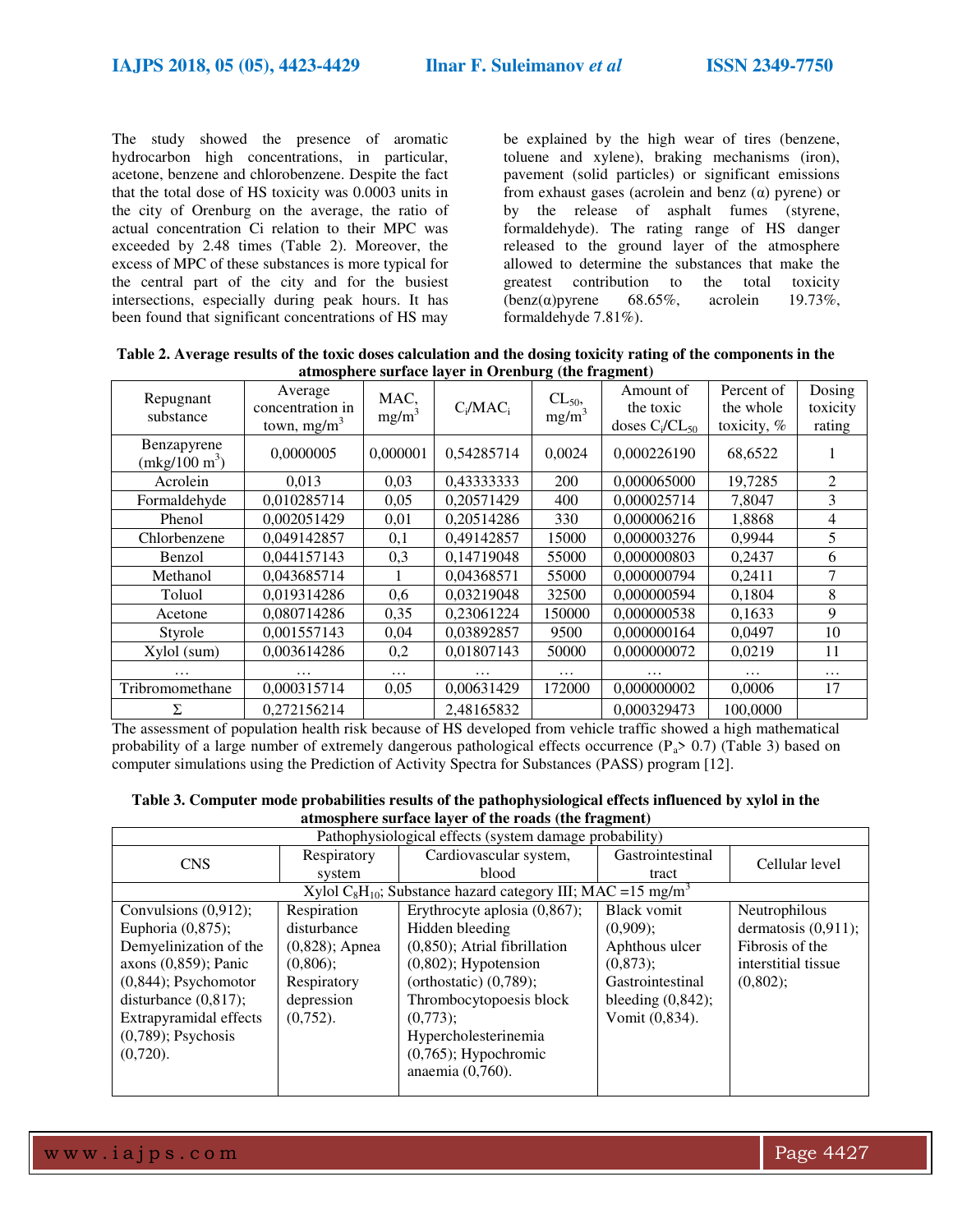Thus, an increased degree of toxic pollution from traffic flows creates real risks to population health living in the roadside area, which requires the use of corrective measures in environmentally unsafe areas of urban highways. In particular, using the algorithms and the program "Econavigator" developed by us (certificate on the state computer registration No. 2016663988), it is proposed to redistribute the movement of MVS in the most loaded parts of the SRN, directing them along alternative routes, which will reduce the concentration of HS in the surface layer of the atmosphere to a large extent (Figure 3).



**Fig. 3. Algorithm of the traffic route choice considering the atmosphere surface layer contamination by the transport streams** 

This program, taking into account the parameters of the traffic flow, makes it possible to build ecological maps of the city highways, which creates the prerequisites for the provision of quality maps in "real-time" mode. If necessary, the obtained quantitative information obtained on toxic substances for individual SRN can be detailed, for example, taking into account meteorological conditions.

#### **CONCLUSIONS:**

The application of the system approach to the assessment of motor transport flow ecological safety

allows us to choose not only their optimal parameters, but also to estimate the total dose of toxicity of HS whole complex formed from EG, as the result of automobile tires, brake mechanisms and road surface wear. The most significant parameters of the traffic flow are established: composition, intensity, average speed and total volume of transport work during cargo-and-passenger transportation, expressed by us through the total weight of MVS in the traffic flow. A dose approach to the assessment of the entire complex toxicity of 17 HS in the most polluted areas of SRN made it possible to assess the